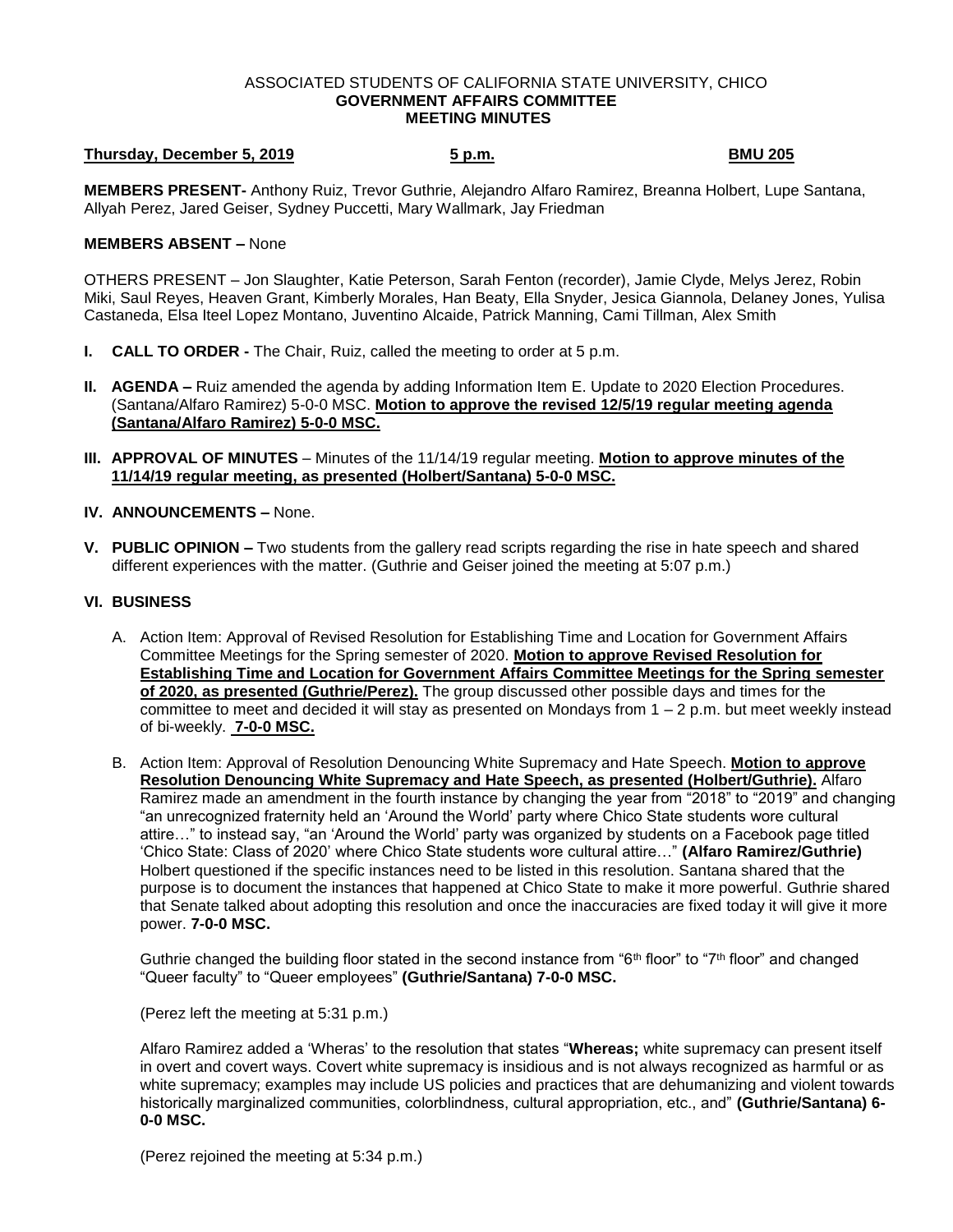Alfaro Ramirez added another 'Wheras' to the resolution that states "**Whereas;** as of 2019, the Southern Poverty Law Center has recognized the following organizations as active white supremacist organizations north of Sacramento: Identity Evropa, Asatru Folk Assembly, Wolf Age, European-American Evangelistic Crusade, and the Golden State Skinheads, and" **(Guthrie/Perez) 6-1-0 MSC.**

Slaughter reminded everyone that this resolution is currently coming from Government Affairs. If it comes from the committee specifically instead of just Government Affairs, it doesn't need approval of the Board of Directors. Guthrie suggested changing that this resolution come from the Government Affairs Committee instead of just Government Affairs where stated **(Guthrie/Alfaro Ramirez) 7-0-0 MSC.**

Alfaro Ramirez motioned that he and Santana state their titles next to their names on the document as they are co-authors of this resolution and foot-noting the students from Long Beach that also assisted. **(Alfaro Ramirez/Guthrie) 7-0-0 MSC.** 

The group discussed next steps for this resolution. Santana mentioned that the Diversity Affairs Council will be an activist council staring fall 2020 and can assist with this.

Santana suggested changing a sentence in the third 'Wheras' from "…resolution/statement to in order to…" to "…resolution/statement in order to…" **(Guthrie/Perez) 7-0-0 MSC.** 

#### **Motion to approved the revised Resolution Denouncing White Supremacy and Hate Speech, as presented (Santana/Guthrie) 7-0-0 MSC.**

- C. Discussion Item: Government Affairs Open House Peterson and Ruiz talked about what it would look like for students to come in and see what our office has to offer. Having it at this time would help promote AS Elections and our councils and committees. Santana mentioned this would be great for transfer students as well. Peterson shared that this would increase visibility, accessibility, and can invite feedback for our space. She's thinking of hosting the event somewhere around the second week of school.
- D. Discussion Item: GAC Strategic Plan Geiser stated that the Government Affairs Committee is supposed to approve this every year. It identifies the Government Affairs Committee's goals and strategies. The group shared some ideas that would be good to make into goals. The will discuss it further at retreat.
- E. Information Item: Update to 2020 Election Procedures Slaughter shared that a few dates have been modified and this is more of an update. If everyone is ok with them a vote will not be needed.
- **VII. REPORTS: OFFICERS –** Santana: She thanked everyone for everything and feels that she grew so much from being in her elected officer position. She stated that Emonnie Jones will do great. **Geiser:** The Sustainability Affairs Council passed a resolution on Tuesday for reducing plastic waste cutlery and he'll be sending it out to everyone. Tomorrow is the third climate strike of the year. There is a planned movie screening of The Game Changers next week on December 12 from 3 – 5 p.m. **Guthrie:** He was reviewing the timeline of CSSA and January is the only one remaining that additional students can attend for the rest of the year. **Holbert:** She will not be attending CSSA for the rest of the year for personal reasons. The Legislative Affairs Committee is planning two events with the HUB and one will be in conjunction with AS Elections. Political clubs came to BMU 220D to talk about campus climate and student safety. Cats, Dogs and Dialogues will be an event name to get students registered to vote. **Alfaro Ramirez:** There's a documentary in AYERS 106 called Unsheltered about student homelessness at Chico State. He's working with Walter from AS Productions to screen the movie 'Obligated to the Truth' about the Marc Thompson murder which was shown at the El Rey Theatre recently. Senate had a good conversation about white supremacy today. There are students of color who have been activists on campus and he wants to see if this body would be open to providing assistance to these students. The group agreed to help.
	- **VIII.REPORTS: STAFF – Slaughter:** The suggestion for our two AS Vice President officers was not to be voting members and they can attend in the audience but not at the table due to the quorum of BOD then being present. They can participate in public opinion if so desired. **Peterson:** Tomorrow is the winter celebration in the Government Affairs office. She shared information on the Government Affairs R&R sessions and what that will look like throughout the year. (Holbert left the meeting at 6:02 p.m.) **Wallmark:** Faculty have come together looking for ways to support students in this political time and are advocating for students. The Student Life and Leadership Involvement Coordinators will be wearing 'Free Speech' vests for advocacy.
	- **IX. REPORT: EXECUTIVE VICE-PRESIDENT –** He reminded everyone to email Fenton their council and committee resignations as well as meeting days and times for spring semester.